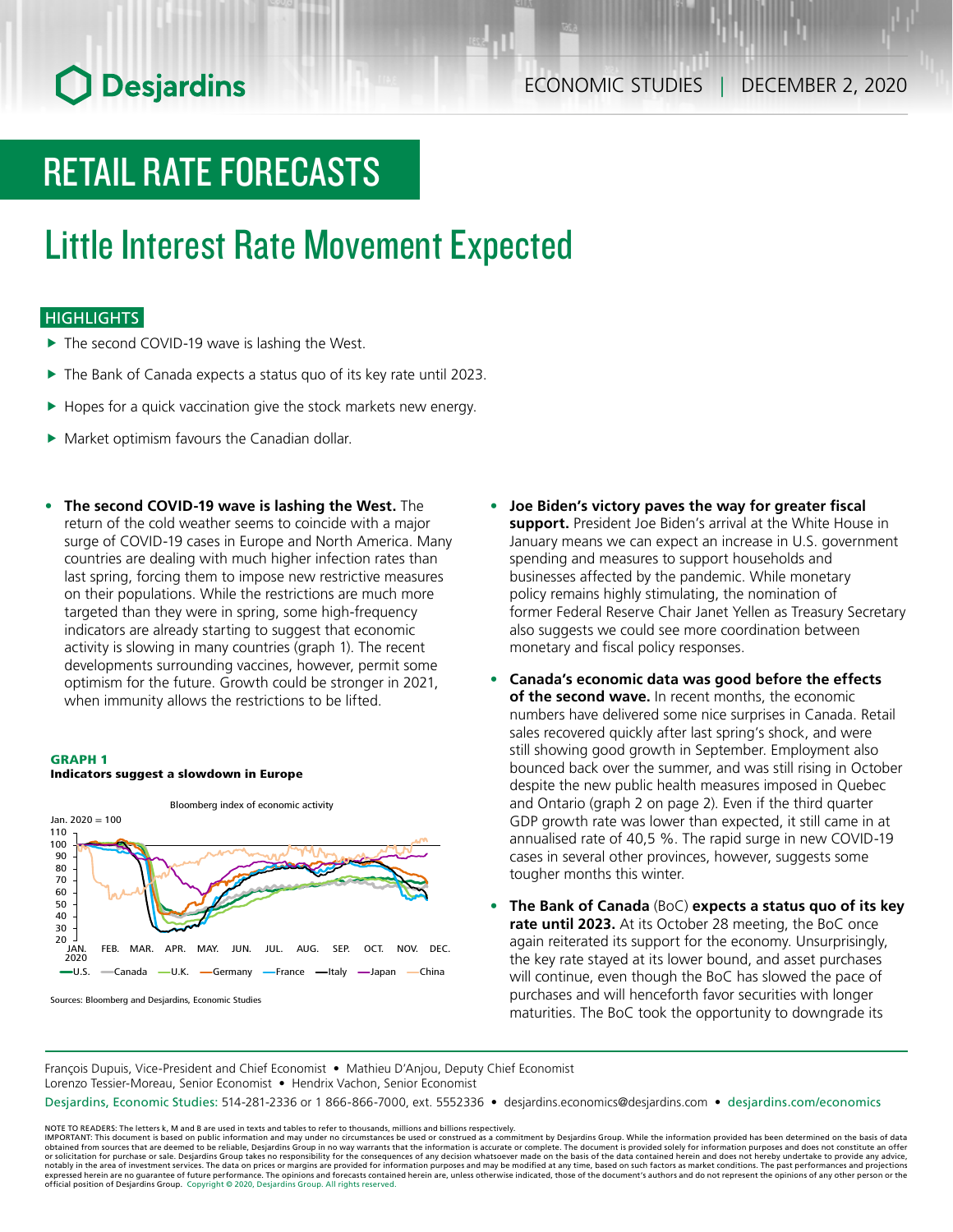## **Desjardins**

### ECONOMIC STUDIES

#### GRAPH 2

Employment is still rebounding in Canada despite the new restrictions



Sources: Statistics Canada and Desjardins, Economic Studies

assessment of the GDP's potential growth rate and the neutral interest rate. In this context, it does not expect to increase its key rate before 2023.

**• The rise in bond yields could be slow and uncertain.** In the United States and Canada, yields on long-term bonds edged up in recent weeks (graph 3), driven by the improving growth outlooks and the expected increase in U.S. government spending. The upward movements were,

*DISCOUNT* 

#### GRAPH 3 The recent rise in bond yields is limited



Sources: Datastream and Desjardins, Economic Studies

however, fairly limited when compared with historical variations. Given that the central banks will keep making large bond purchases, we are unlikely to see yields increase substantially unless the economy improves quickly. Bond yields should therefore remain close to where they are now, which will also keep retail rates stable.

#### TABLE 1

### *Forecasts: Retail rate*

|                                | <b>DISCOUNT</b><br><b>RATE</b> | <b>PRIME RATE</b> |               | <b>MORTGAGE RATE</b> |               | TERM SAVINGS <sup>1</sup> |               |               |  |
|--------------------------------|--------------------------------|-------------------|---------------|----------------------|---------------|---------------------------|---------------|---------------|--|
| IN %                           |                                |                   | 1 year        | 3 years              | 5 years       | 1 year                    | 3 years       | 5 years       |  |
| <b>Realized</b> (end of month) |                                |                   |               |                      |               |                           |               |               |  |
| June 2020                      | 0.50                           | 2.45              | 3.19          | 3.89                 | 4.94          | 0.75                      | 1.05          | 1.30          |  |
| <b>July 2020</b>               | 0.50                           | 2.45              | 3.09          | 3.89                 | 4.94          | 0.55                      | 0.90          | 1.15          |  |
| August 2020                    | 0.50                           | 2.45              | 3.09          | 3.74                 | 4.74          | 0.50                      | 0.70          | 0.95          |  |
| September 2020                 | 0.50                           | 2.45              | 2.89          | 3.54                 | 4.74          | 0.50                      | 0.70          | 0.95          |  |
| October 2020                   | 0.50                           | 2.45              | 2.89          | 3.54                 | 4.74          | 0.50                      | 0.70          | 0.95          |  |
| November 2020                  | 0.50                           | 2.45              | 2.89          | 3.54                 | 4.74          | 0.45                      | 0.65          | 0.90          |  |
| Dec. 2, 2020                   | 0.50                           | 2.45              | 2.89          | 3.54                 | 4.74          | 0.45                      | 0.65          | 0.90          |  |
| <b>Forecasts</b>               |                                |                   |               |                      |               |                           |               |               |  |
| <b>End of quarter</b>          |                                |                   |               |                      |               |                           |               |               |  |
| 2020: Q4                       | 0,50                           | 2,45              | $2.70 - 3.10$ | $3.35 - 3.75$        | 4.55-4.95     | $0.25 - 0.65$             | $0.45 - 0.85$ | $0.70 - 1.10$ |  |
| 2021: Q1                       | $0.50 - 0.75$                  | $2.45 - 2.70$     | $2.25 - 3.05$ | $2.90 - 3.70$        | 4.10-4.90     | $0.05 - 0.80$             | $0.30 - 1.05$ | $0.60 - 1.35$ |  |
| 2021: Q2                       | $0.50 - 0.75$                  | $2.45 - 2.70$     | $2.15 - 3.15$ | $2.80 - 3.80$        | $4.00 - 5.00$ | $0.00 - 0.90$             | $0.25 - 1.15$ | $0.55 - 1.45$ |  |
| 2021: Q3                       | $0.25 - 1.00$                  | $2.20 - 2.95$     | $2.05 - 3.25$ | $2.70 - 3.90$        | 3.90-5.10     | $0.00 - 0.95$             | $0.15 - 1.20$ | $0.45 - 1.50$ |  |
| <b>End of year</b>             |                                |                   |               |                      |               |                           |               |               |  |
| 2021                           | $0.25 - 1.25$                  | $2.20 - 3.20$     | $1.90 - 3.40$ | $2.55 - 4.05$        | $3.75 - 5.25$ | $0.00 - 1.10$             | $0.10 - 1.35$ | $0.40 - 1.65$ |  |
| 2022                           | $0.25 - 1.25$                  | $2.20 - 3.20$     | $1.80 - 3.50$ | $2.45 - 4.15$        | $3.65 - 5.35$ | $0.00 - 1.10$             | $0.10 - 1.35$ | $0.40 - 1.65$ |  |
| 2023                           | $0.25 - 1.50$                  | $2.20 - 3.45$     | $1.70 - 3.60$ | $2.40 - 4.30$        | $3.75 - 5.65$ | $0.00 - 1.10$             | $0.10 - 1.60$ | $0.30 - 1.80$ |  |

<sup>1</sup> Non-redeemable (annual); NOTE: Forecasts are represented using an asymmetric range reflecting the perceived probability of deviation from the base scenario. The mean of the range does not represent the forecast associated with the base scenario.

Source: Desjardins, Economic Studies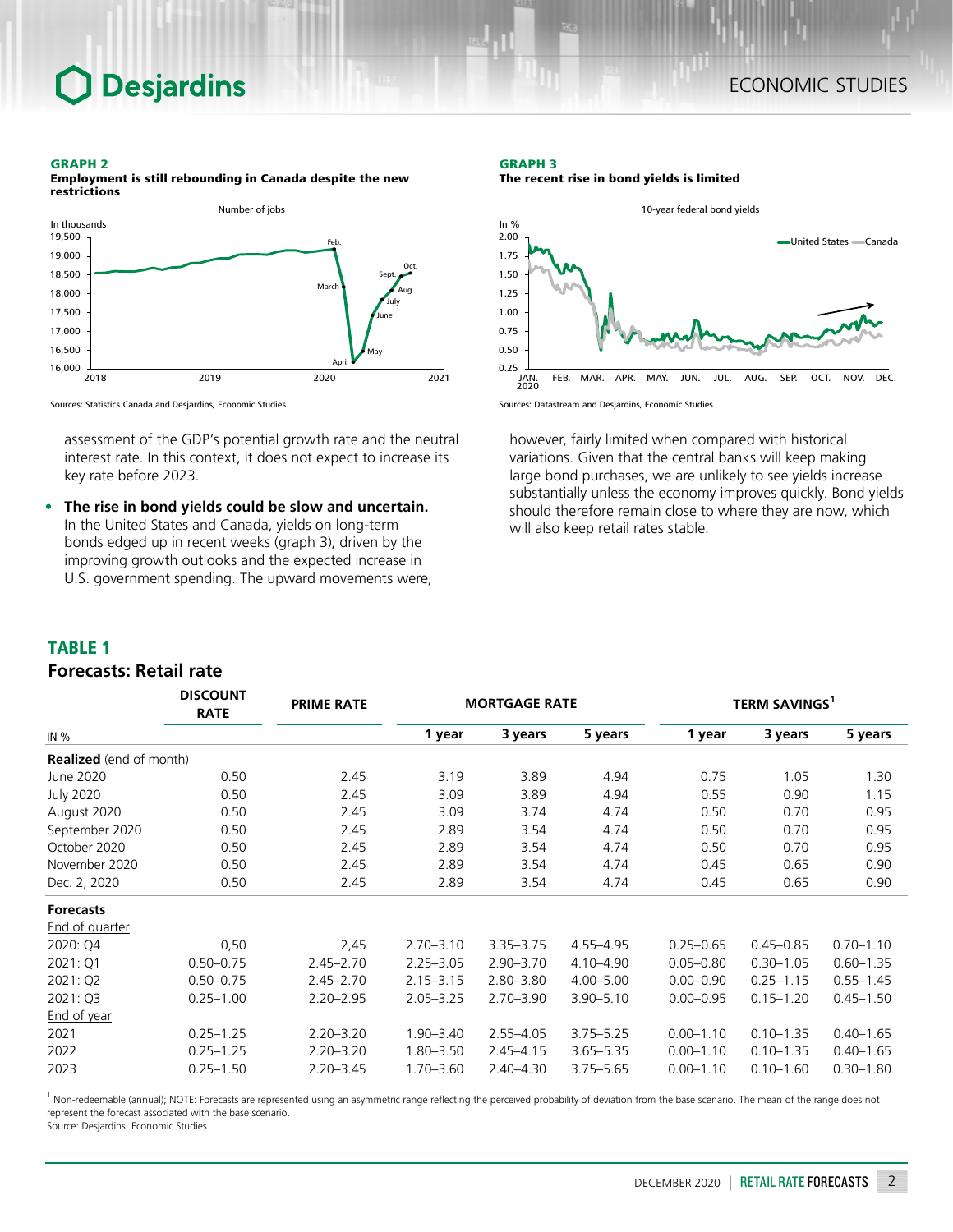# **O** Desjardins

## Exchange Rate

## Market Optimism Favours the Canadian Dollar

- The surge in optimism in financial markets resulted in dropping demand for the U.S. dollar. The greenback also seems to be penalized by pandemic's less favourable trend in the United States and the ongoing highly accommodating tone taken by the Federal Reserve.
- The Canadian dollar is now trading at close to US\$0.77 (graph 4), an exchange rate comparable to the rate prevailing prior to the pandemic. Like many currencies, the Canadian dollar is benefiting from the optimism in the financial markets. However, the loonie is posting a more mixed performance against the other major currencies. For example, at less than C\$0.65/€, its exchange rate against the euro is still well below where it was at the start of 2020.
- At US\$1.19, the euro is at a two-and-a-half-year peak (graph 5). The euro's performance may seem astonishing, as the pandemic pummelled Europe, with major consequences for the economy. However, the recent trend for COVID-19 cases has been more encouraging. This increases the chances of an economic rebound in the coming months. The euro is also still benefiting from weaker long-term inflation expectations and the European Central Bank has less wiggle room to further ease its monetary policy.
- **• Forecasts:** We have adjusted our exchange rate forecasts slightly upward to reflect the recent surge in optimism. That said, current levels still seem a little high against the backdrop of the economic and public health issues that continue to loom. The arrival of vaccines does not solve everything. The winter could be difficult, and we could see some declines in value for the major currencies. They could start to appreciate again on a more sustainable basis toward next spring.

#### GRAPH 4 The Canadian dollar near the US\$0.77 again



Sources: Datastream and Desjardins, Economic Studies

#### GRAPH 5 The euro continues to do well



Sources: Datastream and Desjardins, Economic Studies

| Impacts on the Canadian dollar | <b>Short-term</b> | Long-term |
|--------------------------------|-------------------|-----------|
| Risk aversion                  |                   |           |
| Commodity prices               |                   | ↗         |
| Interest rate spreads          |                   |           |

### TABLE 2 *Forecasts: Currency*

| 2019                 |        |        | 2020   |                |        |        | 2021   |                  |        |        |  |
|----------------------|--------|--------|--------|----------------|--------|--------|--------|------------------|--------|--------|--|
| <b>END OF PERIOD</b> | Q3     | Q4     | Q1     | Q <sub>2</sub> | Q3     | Q4f    | Q1f    | Q <sub>2</sub> f | Q3f    | Q4f    |  |
| US\$/CAN\$           | 0.7552 | 0.7699 | 0.7112 | 0.7366         | 0.7507 | 0.7650 | 0.7700 | 0.7700           | 0.7750 | 0.7800 |  |
| CAN\$/US\$           | .3241  | 1.2988 | .4062  | .3576          | 1.3321 | 1.3072 | 1.2987 | .2987            | 1.2903 | 1.2821 |  |
| CANS/E               | .4435  | 1.4579 | .5429  | .5248          | 1.5621 | 1.5425 | 1.5325 | 1.5455           | 1.5484 | 1.5385 |  |
| USS/E                | .0902  | 1.1225 | 1.0973 | 1.1232         | 1.1727 | 1.1800 | 1.1800 | 1.1900           | 1.2000 | 1.2000 |  |
| US\$/£               | .2323  | .3248  | .2400  | 1.2356         | 1.2928 | 1.3100 | 1.3000 | 1.3200           | 1.3400 | .3500  |  |

f: forecasts

Sources: Datastream and Desjardins, Economic Studies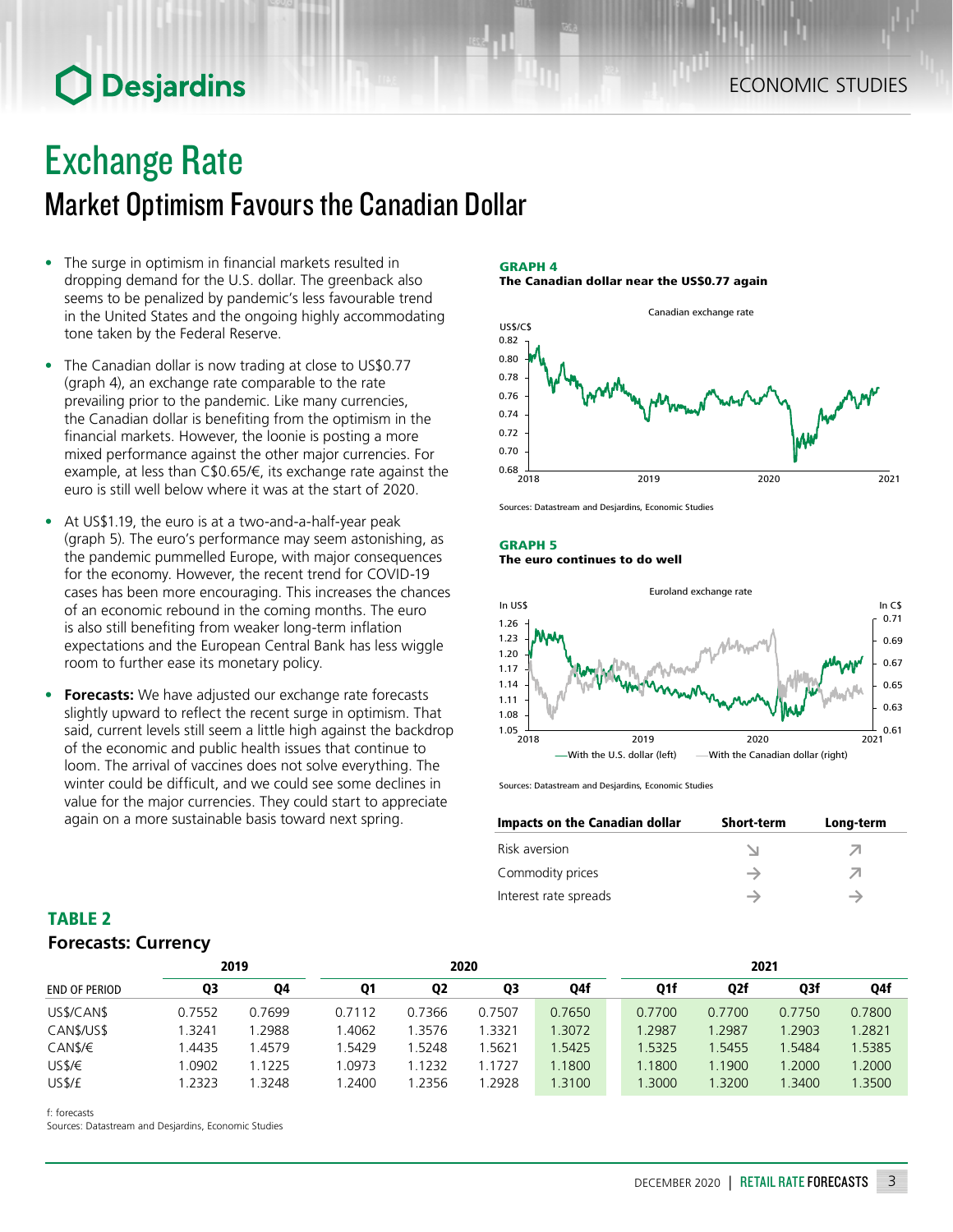## **O** Desjardins

# Asset Classes Return

Hopes of a Quick Vaccination Give the Stock Markets New Energy

- **• A pause of several months for the stock markets.** After posting a spectacular rebound at the end of last spring and over the summer, the stock indexes retreated in September and October. The surge in COVID-19 cases, which prompted numerous governments to reimplement some confinement measures, and the looming U.S. election justified some caution.
- **• Optimism came back strong in November.** The results of the U.S. election were very well received by investors, who seem to have a favourable view of the likely combination of a Democratic president and a Republican senate. Moreover, fears of a lengthy challenge to the results and a major political and social crisis seem to be gradually dissipating. The stock market rebound picked up after very encouraging news regarding the development of COVID-19 vaccines. In the near term, everything suggests the public health situation will remain very difficult but, for the first time since the COVID-19 crisis started, hopes of getting back to some kind of normal within a few quarters seem realistic. November thus ended with major, widespread stock market gains and new peaks for the main U.S. indexes (graph 6). Even the S&P/TSX recently crossed back into positive territory for 2020 as a whole.
- **• The rise in earnings and the stock markets could become more general if COVID‑19 is defeated.** The surprising stock market performance, particularly in the United States, is partly due to the rapid rebound in corporate earnings since last spring's economic crisis. According to the preliminary results for the third quarter, the profits of S&P 500 companies are already very close to where they were before the crisis (graph 7). This rapid rebound is, among other things, based on technology corporations, and corporations that respond to consumer consumption. Other, more traditional industries, such as energy, transportation, and the industrial sector, continue to struggle, not to mention food services and recreation. All the gains the S&P 500 has made since the start of the year have thus been recorded by growth securities, whereas value securities have been lagging. However, the good news on vaccines recently played in favour of more traditional sectors, which could do some catching up next year if we really beat COVID-19.
- **• The central banks will want to keep supporting the recovery.** The increase in COVID-19 cases and the return of some lockdown measures have strengthened central banks' resolve to support economic activity for some time to come. Even if the pandemic were to end quickly next year, it is hard to picture the Federal Reserve and Bank of Canada initiating monetary firming. Some increase in the medium- and

#### GRAPH 6

After pausing, the stock markets regained momentum in November



Sources: Datastream and Desjardins, Economic Studies

#### GRAPH 7





Sources: S&P Dow Jones Indices and Desjardins, Economic Studies





Sources: Datastream and Desjardins, Economic Studies